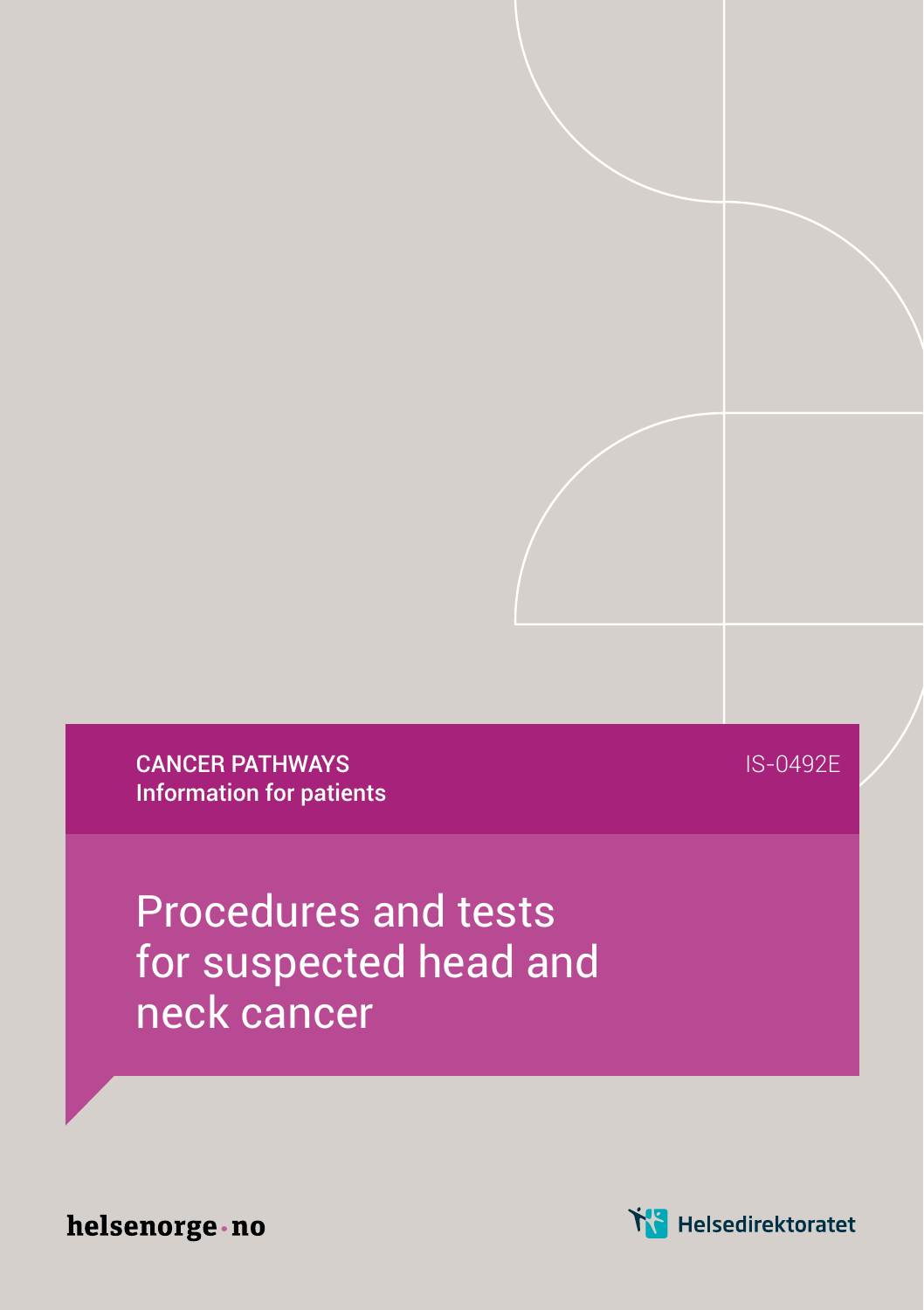You have been referred for assessment by the specialist health service because there is a suspicion of a cancer diagnosis. Specialised procedures and tests will determine whether or not you have cancer. If it is shown that you do have cancer, your treatment will be planned in consultation with you.

You have been referred for assessment via the Cancer pathway for head and neck cancer. The Cancer pathways are intended to give patients and relatives predictability and security and are national standardised pathways which are discipline-based. The aim is to speed up your assessment and the start of treatment and minimise waiting times, in order to make the assessment period as predictable and stress-free as possible for you.

The Cancer pathways define the number of calendar days that each part of the assessment should take. These are called pathway timescales. Pathway timescales are targets rather than absolute requirements. For some patients, there will be medical reasons why the Cancer pathway should be longer or shorter than the timescales stated in the national Cancer pathway.

## ● **Procedures and tests for suspected cancer**

The aim of the assessment and the procedures and tests you are about to undergo is to determine whether or not you have cancer. You may also be referred for assessment for a different illness. If the procedures and tests indicate that you have cancer, you will be given information on possible treatments and what will happen next. You will be told about the

procedures and tests that are relevant for you and when they will be carried out.

All hospitals that investigate and treat cancer patients have their own cancer pathway coordinators, who will make the necessary preparations for your pathway by booking appointments for your procedures and tests. You can contact the cancer pathway coordinator if you have any questions concerning practical matters relating to your assessment, appointments, etc. The cancer pathway coordinator is often a nurse, but he or she may also have a different professional background.

Medical questions will be answered by a doctor.

## ● **Assessment phases**

The assessment will normally be completed within 14 calendar days. For medical reasons, it may sometimes take longer. The assessment period is the period from receipt of your referral to the Cancer pathway by the hospital until the assessment has been completed and it has either been confirmed that you do not have cancer, or you have been given a diagnosis and a decision has been taken regarding your treatment. The timescales are defined in the Cancer pathway for head and neck cancer.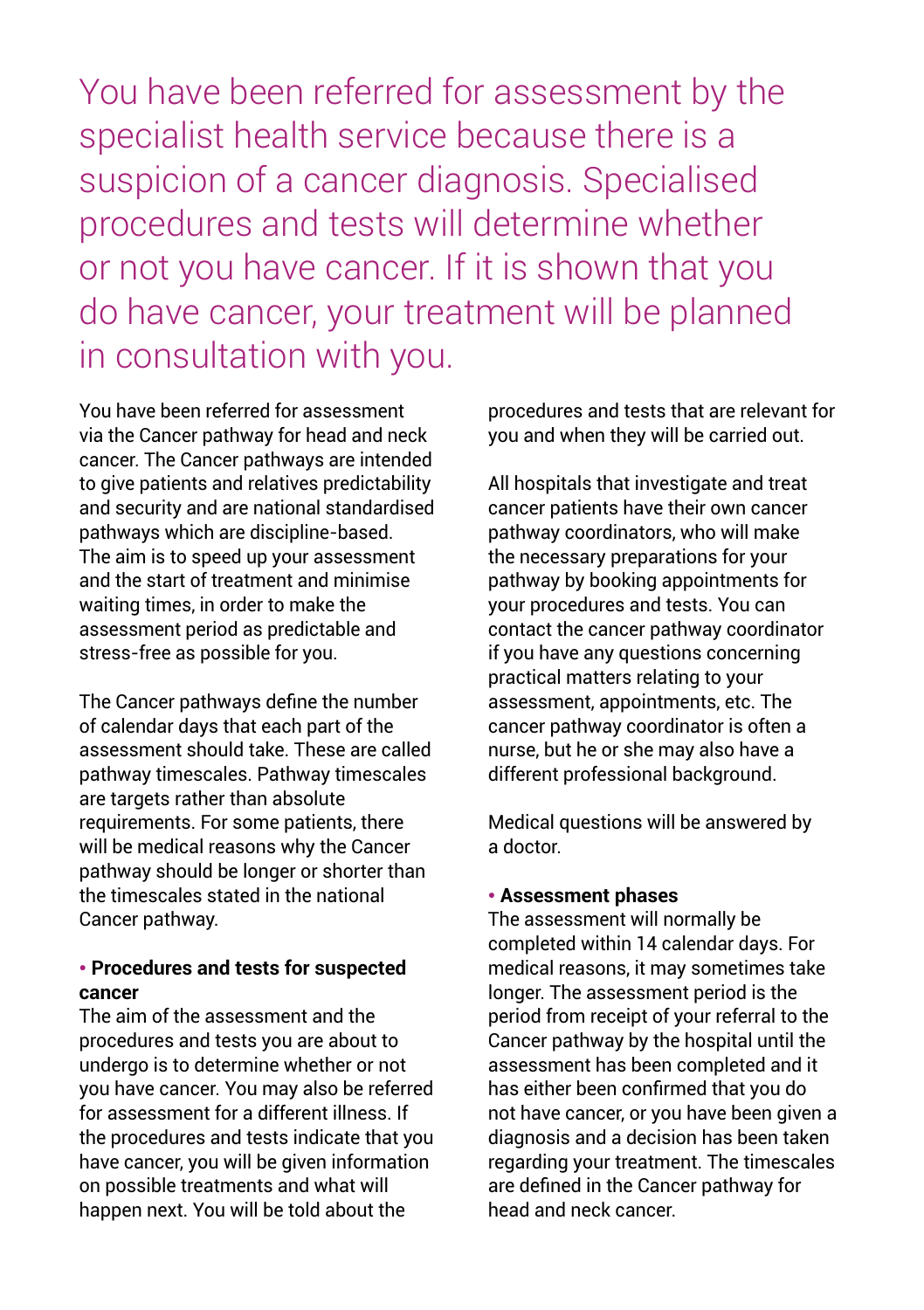| The various phases of the<br>assessment                                                                                                                                              | <b>Comments</b>                                                                                                                                                                                                                                                                                                                                                                                                                                                                                                                                                                                                                                                                                                                                                                                 | <b>Recommended within</b>                                            |          |
|--------------------------------------------------------------------------------------------------------------------------------------------------------------------------------------|-------------------------------------------------------------------------------------------------------------------------------------------------------------------------------------------------------------------------------------------------------------------------------------------------------------------------------------------------------------------------------------------------------------------------------------------------------------------------------------------------------------------------------------------------------------------------------------------------------------------------------------------------------------------------------------------------------------------------------------------------------------------------------------------------|----------------------------------------------------------------------|----------|
| Phase 1:<br>This is the period from<br>receipt of your referral<br>by the hospital until your<br>first appointment for<br>procedures and tests in the<br>pathway                     | The cancer pathway coordinator will<br>book the necessary appointments for<br>your procedures and tests.                                                                                                                                                                                                                                                                                                                                                                                                                                                                                                                                                                                                                                                                                        | 7 calendar days                                                      |          |
| Phase 2:<br>This is the period from<br>your first appointment for<br>your procedures and tests<br>in the pathway until your<br>assessment is completed                               | During this period, you will undergo<br>procedures and tests to determine<br>whether or not you have cancer.<br>The actual procedures and tests that<br>are carried out vary, but many patients<br>undergo various X-ray scans. Some<br>patients are also examined using an<br>endoscope, a small optical tube which is<br>passed down through the nose or throat<br>in order to obtain a better overview of<br>the area that is to be assessed. A tissue<br>sample will often be taken to enable a<br>diagnosis to be made.<br>Once the results of the assessments are<br>available, it will normally be possible to<br>say whether or not you have cancer. A<br>decision concerning your diagnosis will<br>then be taken. If you do not have cancer,<br>the Cancer pathway will be concluded. | 7 calendar days                                                      |          |
| Phase 3:<br>This is the period from you<br>being diagnosed as having<br>cancer and completing all<br>the tests and procedures in<br>the pathway until the start<br>of your treatment | If you have cancer, the best treatment<br>for you will now be planned. Any<br>decision concerning your treatment<br>will be taken in consultation with you,<br>normally based on an assessment by a<br>multidisciplinary team.<br>For patients with head and neck<br>cancer, the treatment will generally<br>be surgical treatment, chemotherapy<br>or radiotherapy, either alone or in<br>combination.                                                                                                                                                                                                                                                                                                                                                                                         | 14<br><b>Surgical</b><br>treatment<br>days<br>14<br><b>Medicinal</b> | calendar |
|                                                                                                                                                                                      |                                                                                                                                                                                                                                                                                                                                                                                                                                                                                                                                                                                                                                                                                                                                                                                                 | treatment<br>days                                                    | calendar |
|                                                                                                                                                                                      |                                                                                                                                                                                                                                                                                                                                                                                                                                                                                                                                                                                                                                                                                                                                                                                                 | 14<br>Radiotherapy<br>days                                           | calendar |

Patients with head and neck cancer will normally start treatment within 28 calendar days from the date on which the hospital receives the referral. For medical reasons, it may sometimes take longer. Your doctor will tell you what to expect and give you more information on your Cancer pathway.

For more information, visit helsenorge.no. The hospital that assesses you will also have information on its website.